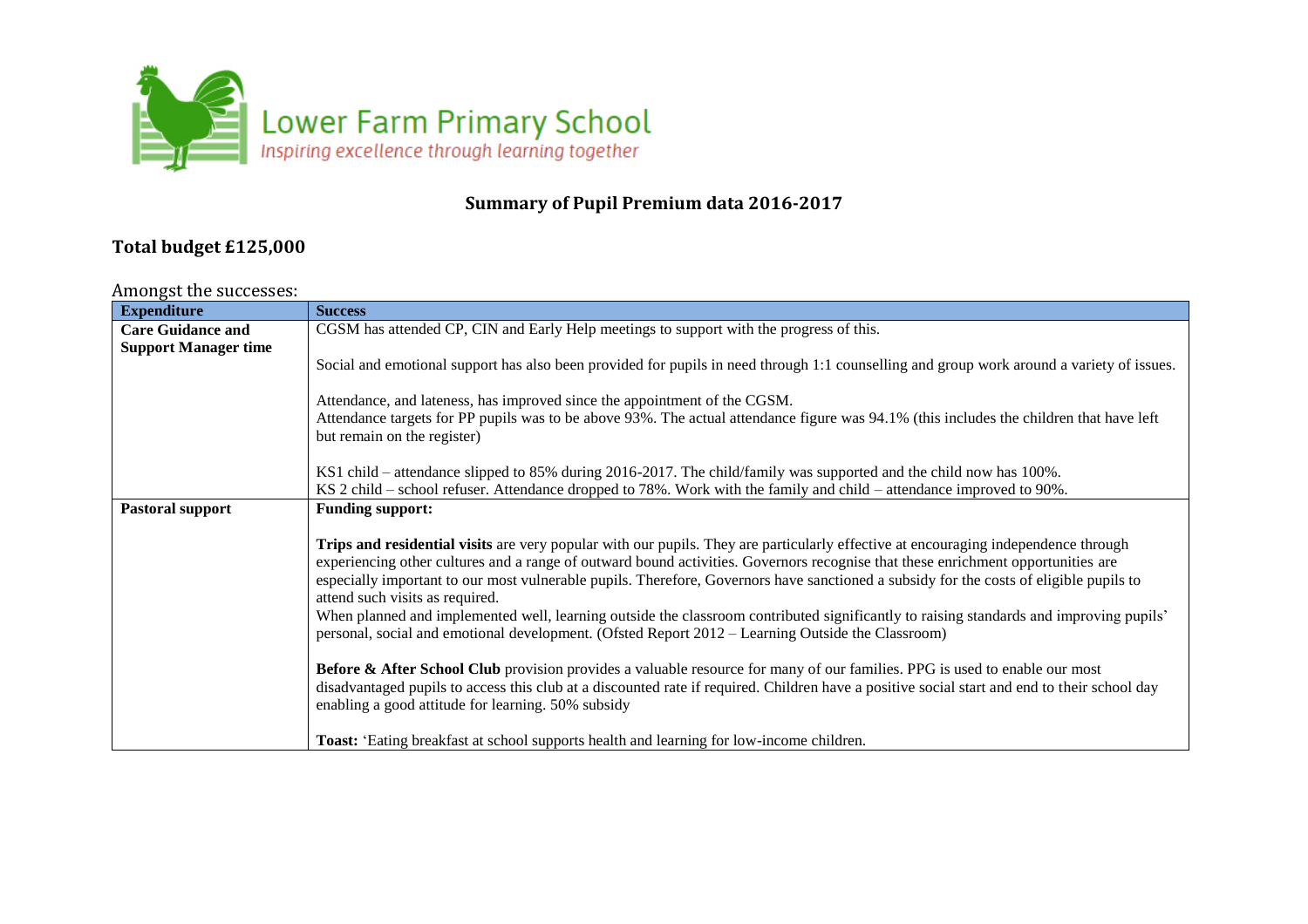

|                            | Studies conclude that students who eat school breakfast increase their maths and reading scores as well as improve their speed and            |
|----------------------------|-----------------------------------------------------------------------------------------------------------------------------------------------|
|                            | memory in cognitive tests. Research also shows that children who eat breakfast at school - closer to class and test-taking time - perform     |
|                            | better on standardized tests than those who skip breakfast or eat breakfast at home'.                                                         |
|                            | (www.frac.org)                                                                                                                                |
|                            |                                                                                                                                               |
|                            | Forest school: 'Research now backs upsthat children are stimulated by the outdoors and typically experience, over time, an increase in        |
|                            | their self-belief, confidence, learning capacity, enthusiasm, communication and problem-solving skills and emotional wellbeing;.              |
|                            | (www.frestschooltraining.co.uk)                                                                                                               |
|                            |                                                                                                                                               |
|                            | Uniform, swimming kit, pantomime                                                                                                              |
|                            | All children are entitled to experience all types of extra curricular activities and belong to the school community in every way. No child is |
|                            | excluded due to financial reasons.                                                                                                            |
| Decrease in 'red'          | Good examples of SEMH intervention:                                                                                                           |
| behaviour incidences       | KS1 child: Aut term and Spring: 9+ incidences                                                                                                 |
|                            | Sum term: 1 incidence                                                                                                                         |
|                            | KS2 child: Aut and Spr term: $8 +$ incidence                                                                                                  |
|                            | Sum term: 2 incidences We will continue to work with these individuals, amongst others, to ensure there are no 'red'                          |
|                            | incidences in the future.                                                                                                                     |
| <b>Health Mentor</b>       | Year 4 pupil "The best thing about today is Mr Zaki's After School Club."                                                                     |
|                            | Year 6 pupil "Miss Duffus has worked with us and now I feel like I can concentrate more in class."                                            |
|                            | Year 5 Pupil "Mr Zaki helped me at the start of the year. I don't get as many red behaviours any more"                                        |
|                            | Class teacher Year 6 Pupil "Miss Duffus has developed a good relationship with the children. They clearly respect her and this has helped     |
|                            | with their behaviour."                                                                                                                        |
|                            | From questionnaires, Mr Zaki found that there was an increase in physical activity by 16.74%, personal development by 9.53% and               |
|                            | emotional wellbeing by 5.55%. FSM children were amongst the focus children.                                                                   |
| <b>Walsall Children's</b>  | The school subscribes to the Children's University. Extra curricular activities are accredited ensuring quality provision and the children's  |
| University -PPG is used to | progress is celebrated through regular graduation ceremonies. This scheme encourages a range of skills and a love of learning.                |
| support this initiative.   |                                                                                                                                               |
| <b>Guitar lessons</b>      | Several Pupil Premium children are now enjoying learning to play the guitar and progressing well.                                             |
|                            |                                                                                                                                               |
| Data targets from          | To close the gap between the attainment of girls and boys, who are eligible for PP and not SEN. KS2 Reading – gap closed. Possible            |
| previous PP strategy       | reason: introduction of Bug Club.                                                                                                             |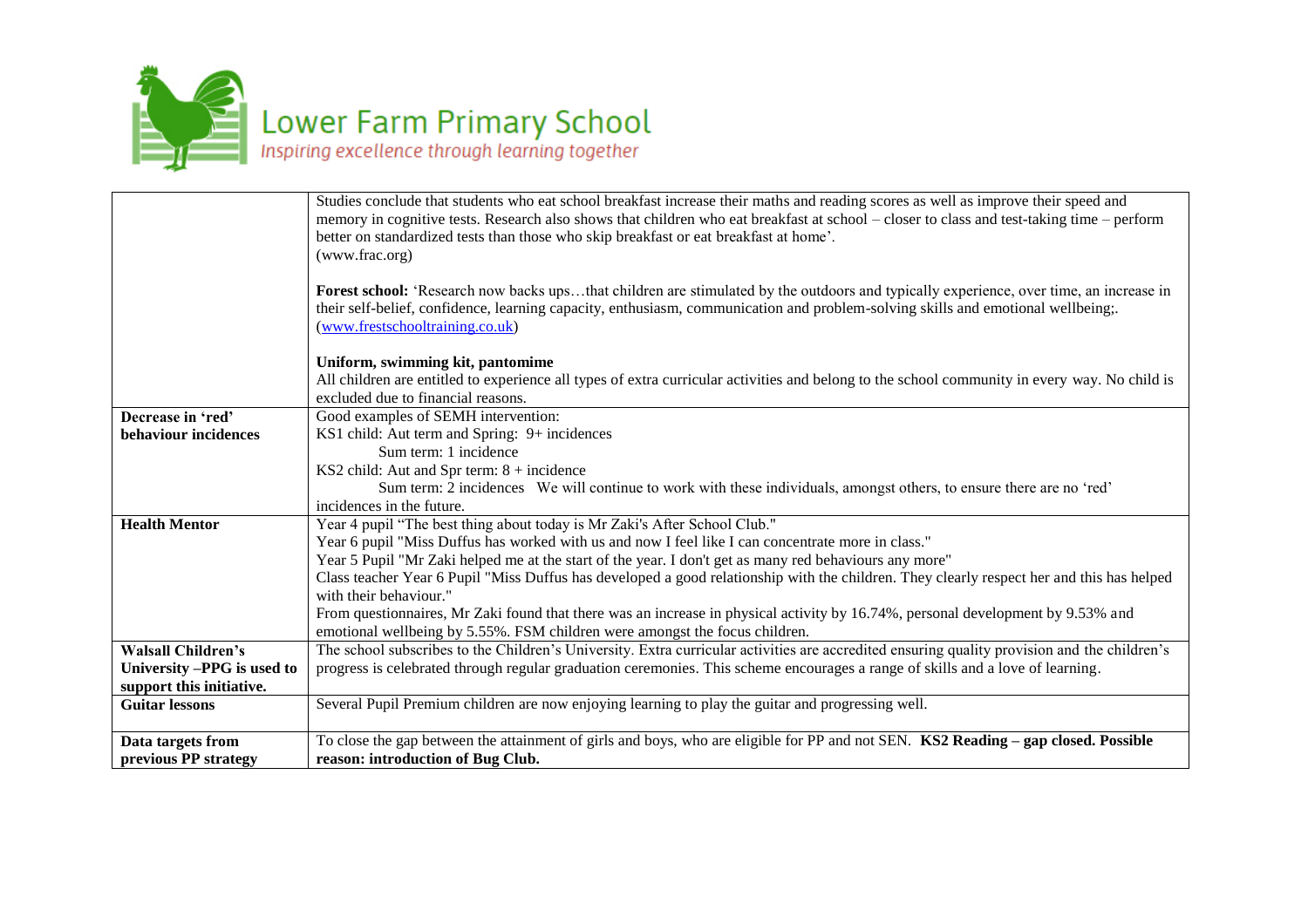

| Amongst the other subjects and year groups, some gaps have closed and we will continue to target specific children to ensure the<br>gap continues to close.                                                                                  |
|----------------------------------------------------------------------------------------------------------------------------------------------------------------------------------------------------------------------------------------------|
| For PP children, with no other additional needs, to make expected progress across the curriculum, some children to make more than<br>expected progress to close the gap between them and their peers (monitoring from EYFS $-$ KS2) Achieved |
| Improve oral language skills for eligible pupils in Reception class so that they are, at least, in-line with non-PP children. Achieved                                                                                                       |

## **Pupil Premium Next Steps 2017-2018**

| <b>Possible in school barriers</b> |                                                                 |
|------------------------------------|-----------------------------------------------------------------|
| A                                  | Attendance for some children                                    |
| $\mathbf{B}$                       | Progress of disadvantaged children with additional needs        |
| C                                  | Children's social and emotional development                     |
| D                                  | Low starting points on entry for some children                  |
| E                                  | Early language acquisition $-$ lower for some children on entry |
|                                    | Knowledge and understanding of the world                        |

In addition to ongoing support through Pupil Premium funding, we have started the following this year, to raise standards even further:

Appointment of full time pastoral mentor Year 6 and Year 3 – English and Maths lessons to have smaller classes for more focused support. CGSM/EWO to raise FSM attendance to over 96% SLT to offer breakfast club to FSM children – extra tuition opportunities. ALL FSM children to attend boosters, not just targeted children Measuring impact of SEMH support